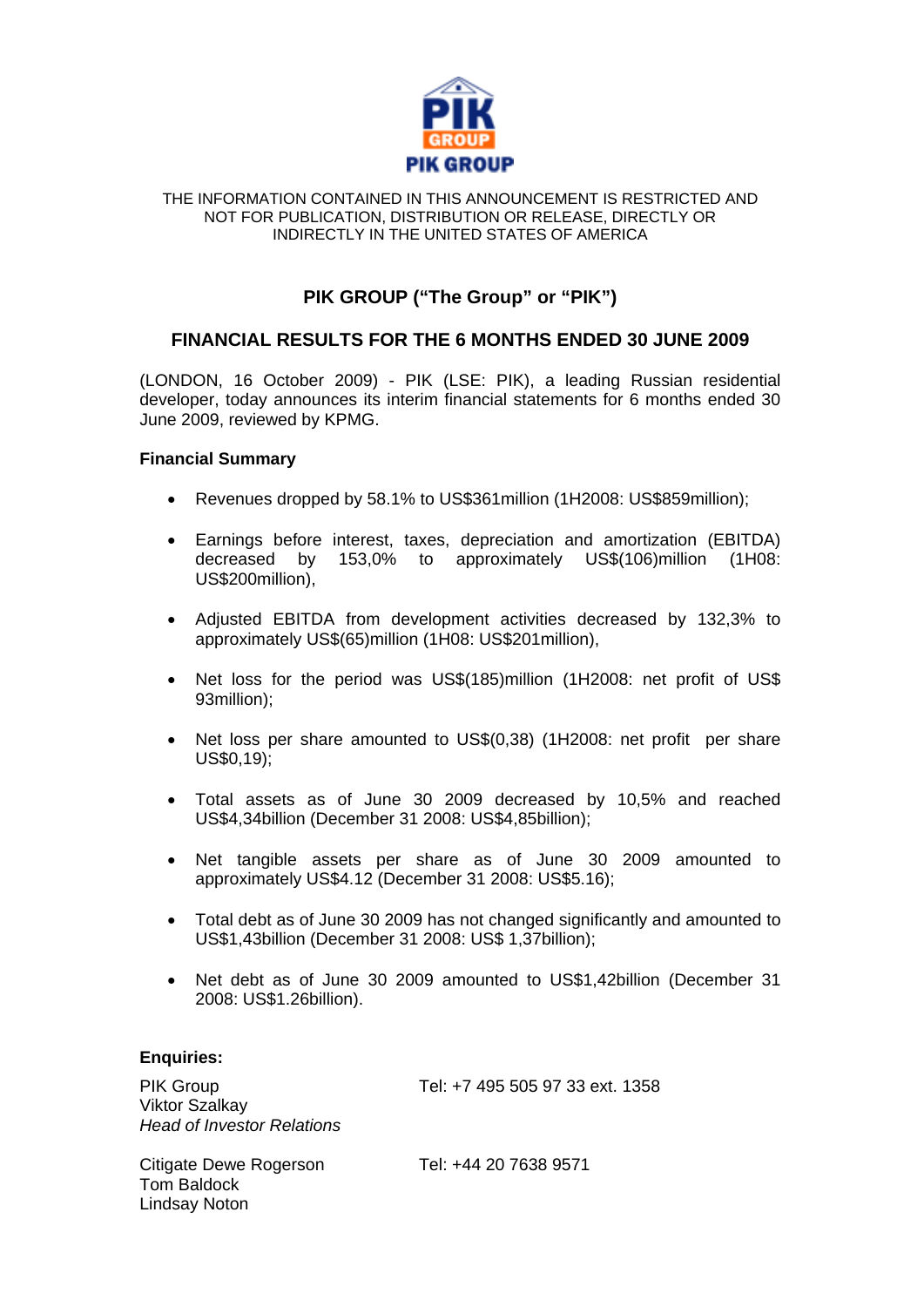*Note: The calculation of following measures used in this announcement is set below. Our calculations of the below measures may be different from the calculation used by other companies and therefore comparability may be limited. The below measures are not measures of financial performance under IFRS.* 

*1a). EBITDA represents net profit/loss for the period before income tax expenses, interest income, interest expense, depreciation and amortization.* 

|                                  | 1H <sub>09</sub> | 1H08          |
|----------------------------------|------------------|---------------|
|                                  | <b>MM USD</b>    | <b>MM USD</b> |
| Renevue                          | 361              | 859           |
| Net (Loss)/profit for the period | (185)            | 93            |
| Depreciation and amortisation    | 16               | 23            |
| Interest expense                 | 81               | 38            |
| Interest income                  | (8)              | (10)          |
| Income tax expense               | (10)             | 56            |
| <b>EBITDA</b>                    | (106)            | 200           |

*1b) Adjusted EBITDA from development activities represents net profit/loss for the period before income tax expenses, interest income, interest expense, depreciation, foreign exchange gain, foreign exchange loss, impairment losses.* 

|                                                      | 1H <sub>09</sub> | 1H <sub>08</sub> |
|------------------------------------------------------|------------------|------------------|
|                                                      | <b>MM USD</b>    | <b>MM USD</b>    |
| Net (Loss)/profit for the period                     | (185)            | 93               |
| Depreciation and amortisation                        | 16               | 23               |
| Income tax expense (credit)/ expense                 | (10)             | 56               |
| Interest expenses                                    | 81               | 38               |
| Interest income                                      | (8)              | (10)             |
| <b>FOREX loss</b>                                    | 40               |                  |
| Impairment loss on non-current assets                | (9)              |                  |
| Loss on disposal of property, plant and equipment    | (1)              | 3                |
| Share of loss/(income) of equity accounted investees | 2                | (2)              |
| Assets held for sale                                 | (1)              |                  |
| Impairment on Financial Assets                       | 10               |                  |
| <b>Adjusted EBITDA</b>                               | (65)             | 201              |

*2. Net profit/loss per share calculated as net profit/loss divided by number of shares outstanding.* 

|                                  | 1H <sub>09</sub> | 1H <sub>0</sub> 8 |
|----------------------------------|------------------|-------------------|
|                                  | <b>MM USD</b>    | <b>MM USD</b>     |
| Net (Loss)/profit for the period | -185             | 93                |
| Number of shares (mln shares)    | 493              | 493               |
| Net Profit/ share                | $-0,38USD$       | 0,19USD           |

*3. Total assets calculated as sum of non-current and current assets.* 

|                          | 30 June 2009  | 31 December<br>2008 |
|--------------------------|---------------|---------------------|
|                          | <b>MM USD</b> | <b>MM USD</b>       |
| Total non-current assets | 1 385         | 1 500               |
| Total current assets     | 2952          | 3 3 4 5             |
| <b>Total Assets</b>      | 4 3 3 7       | 4845                |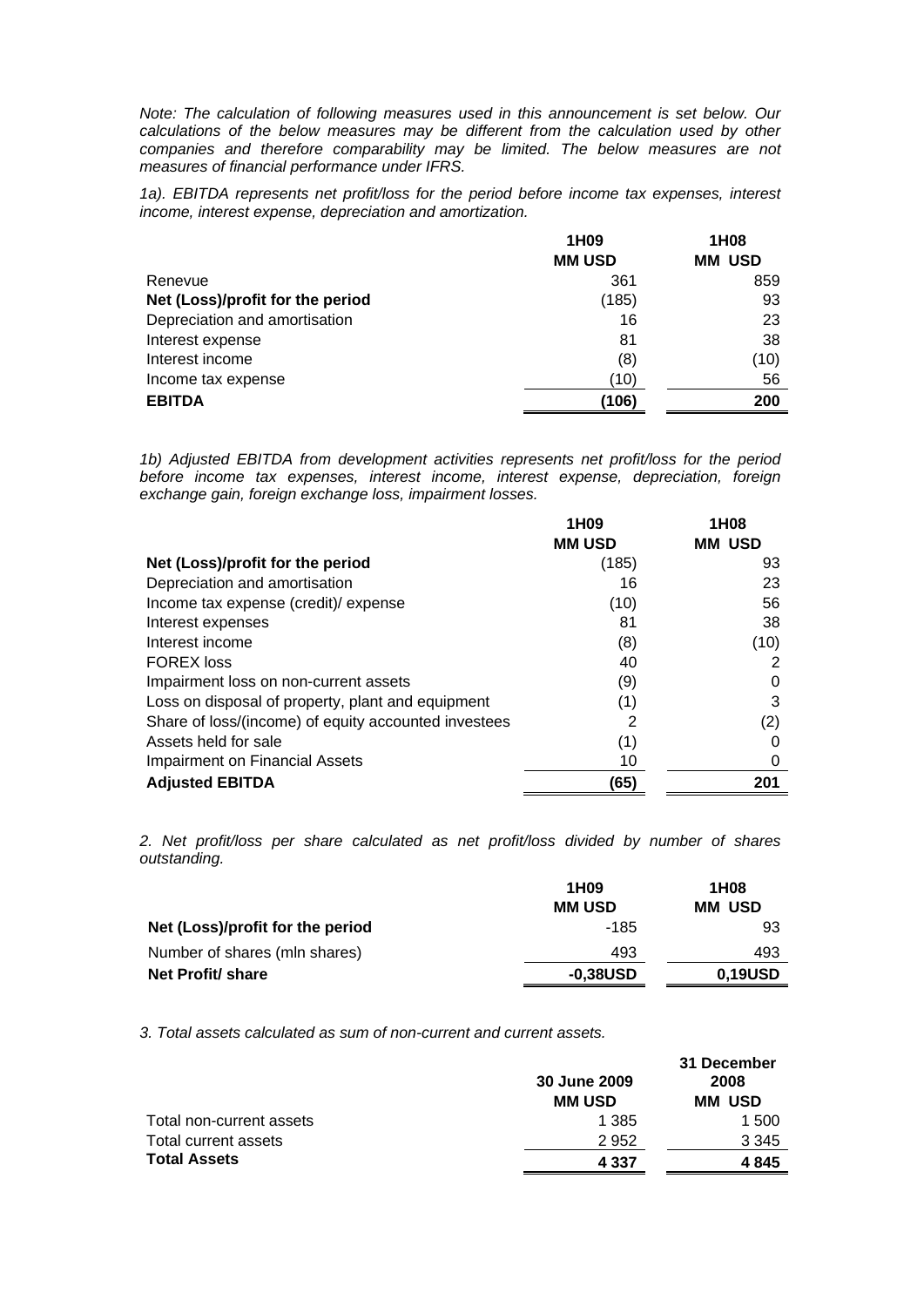*4. Total debt calculated as sum of non-current loans and borrowings, current loans and borrowings.* 

|                                  | 30 June 2009<br><b>MM USD</b> | 31 December<br>2008<br><b>MM USD</b> |
|----------------------------------|-------------------------------|--------------------------------------|
| Non-current Loans and borrowings |                               | 286                                  |
| Current Loans and borrowings     | 1 432                         | 1 081                                |
| <b>Total Debt</b>                | 1434                          | 1 367                                |

*5. Net tangible assets per share calculated as total assets less total debt less intangible assets divided by number of shares outstanding.* 

|                               | 30 June 2009 | 31 December<br>2008 |
|-------------------------------|--------------|---------------------|
| <b>Total Assets</b>           | 4 3 3 7      | 4 8 4 5             |
| <b>Total Debt</b>             | 1 4 3 4      | 1 3 6 7             |
| Intangible assets             | 873          | 935                 |
| Number of shares (mln shares) | 493          | 493                 |
| Net tangible assets/ share    | 4,12USD      | 5,16USD             |

*7. Net Debt calculated as total debt less cash and cash equivalents.* 

|                           | 30 June 2009<br><b>MM USD</b> | 31 December<br>2008<br><b>MM USD</b> |
|---------------------------|-------------------------------|--------------------------------------|
| <b>Total Debt</b>         | 1 4 3 4                       | 1 3 6 7                              |
| Cash and cash equivalents | 12                            | 108                                  |
| <b>Net Debt</b>           | 1422                          | 1 259                                |

*Some of the information in this press release may contain projections or other forwardlooking statements regarding future events or the future financial performance of PIK. You can identify forward-looking statements by terms such as "expect," "believe," "anticipate," "estimate," "intend," "will," "could," "may" or "might" the negative of such terms or other similar expressions. These statements are only predictions and actual events or results may differ materially. PIK does not intend to or undertake any obligation to update these statements to reflect events and circumstances occurring after the date hereof or to reflect the occurrence of unanticipated events. Many factors could cause the actual results to differ materially from those contained in PIK's projections or forward-looking statements, including, among others, general economic conditions, PIK's competitive environment, risks associated with operating in Russia, rapid technological and market change, and other factors specifically related to PIK and its operations.*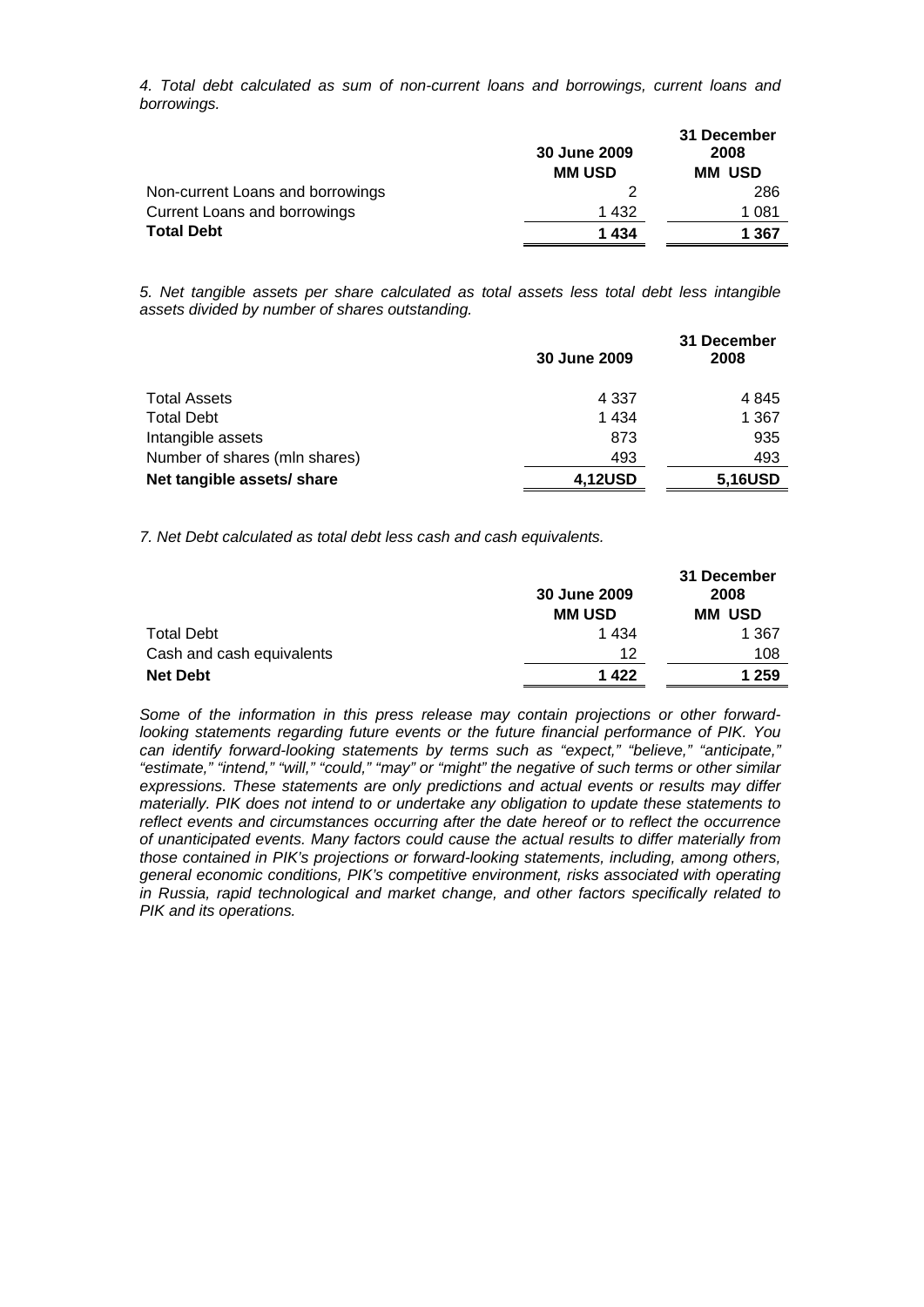#### **Appendix Consolidated Financial Statements for the period ended 30 June 2009**

*Note: The Group's reporting currency is Russian roubles. However, for presentation purposes, these amounts were converted into US\$ using average RUB/US\$ exchange rate of the Central Bank of Russian Federation (1H09: 33,2702; 1H08: 23,9647) for the income statement and using RUB/US\$ exchange rate (30 June 2009: 31,2904; 31 December 2008: 29.3804) for the balance sheet as of the date of reporting.* 

*The full version of the IFRS financial statements is available on the Group's website at http://www.pik.ru/fin\_indices/doc\_eng/* 

#### **Consolidated Income Statement for the period ended 30 June 2009**

|                                                                               | <b>Six months</b><br>ended 30 June<br>2009<br>mln RUB | <b>Six months</b><br>ended 30 June<br>2008<br>mln RUB | <b>Six months</b><br>ended 30 June<br>2009<br>mln USD | <b>Six months</b><br>ended 30 June<br>2008<br>mln USD |
|-------------------------------------------------------------------------------|-------------------------------------------------------|-------------------------------------------------------|-------------------------------------------------------|-------------------------------------------------------|
| <b>Revenue</b><br>Cost of sales                                               | 11 983<br>(9541)                                      | 20 579<br>(12918)                                     | 361<br>(287)                                          | 859<br>(540)                                          |
| <b>Gross profit</b>                                                           | 2 4 4 2                                               | 7661                                                  | 74                                                    | 320                                                   |
| <b>Distribution expenses</b><br>Administrative expenses                       | (305)<br>(2 201)                                      | (978)<br>(2 168)                                      | 0<br>(10)<br>(67)                                     | $\Omega$<br>(41)<br>(91)                              |
| Impairment losses and<br>reversal of impairment loss                          | 285                                                   |                                                       | 9                                                     |                                                       |
| Other expenses<br>Finance income<br>Finance expenses                          | (365)<br>243<br>(6502)                                | (268)<br>235<br>(975)                                 | (11)<br>8<br>(196)                                    | (12)<br>10<br>(41)                                    |
| Share of (loss)/income of<br>equity accounted investees,<br>net of income tax | (61)                                                  | 40                                                    | (2)                                                   | $\overline{2}$                                        |
| (Loss)/profit before income<br>tax                                            | (6464)                                                | 3547                                                  | (195)                                                 | 149                                                   |
| Income tax credit/(expense)                                                   | 317                                                   | (1320)                                                | 10                                                    | $-56$                                                 |
| (Loss)/profit and total<br>comprehensive income for<br>the period             | (6147)                                                | 2 2 2 7                                               | <sup>0</sup><br>(185)                                 | $\bf{0}$<br>93                                        |
| Attributable to:<br>Owners of the Company<br>Non-controlling interest         | (6031)<br>(116)                                       | 2 3 0 2<br>(75)                                       | 0<br>(182)<br>(4)                                     | $\boldsymbol{0}$<br>97<br>(4)                         |
| <b>Total comprehensive</b><br>(loss)/income for the<br>period                 | (6147)                                                | 2 2 2 7                                               | $\Omega$<br>(185)                                     | $\bf{0}$<br>93                                        |
|                                                                               |                                                       |                                                       | $\pmb{0}$<br>$\Omega$                                 | $\pmb{0}$<br>$\overline{0}$                           |
| Basic and diluted<br>(loss)/earnings per share                                | $-12,70RUB$                                           | 4,54RUB                                               | $-0,38USD$                                            | 0,19USD                                               |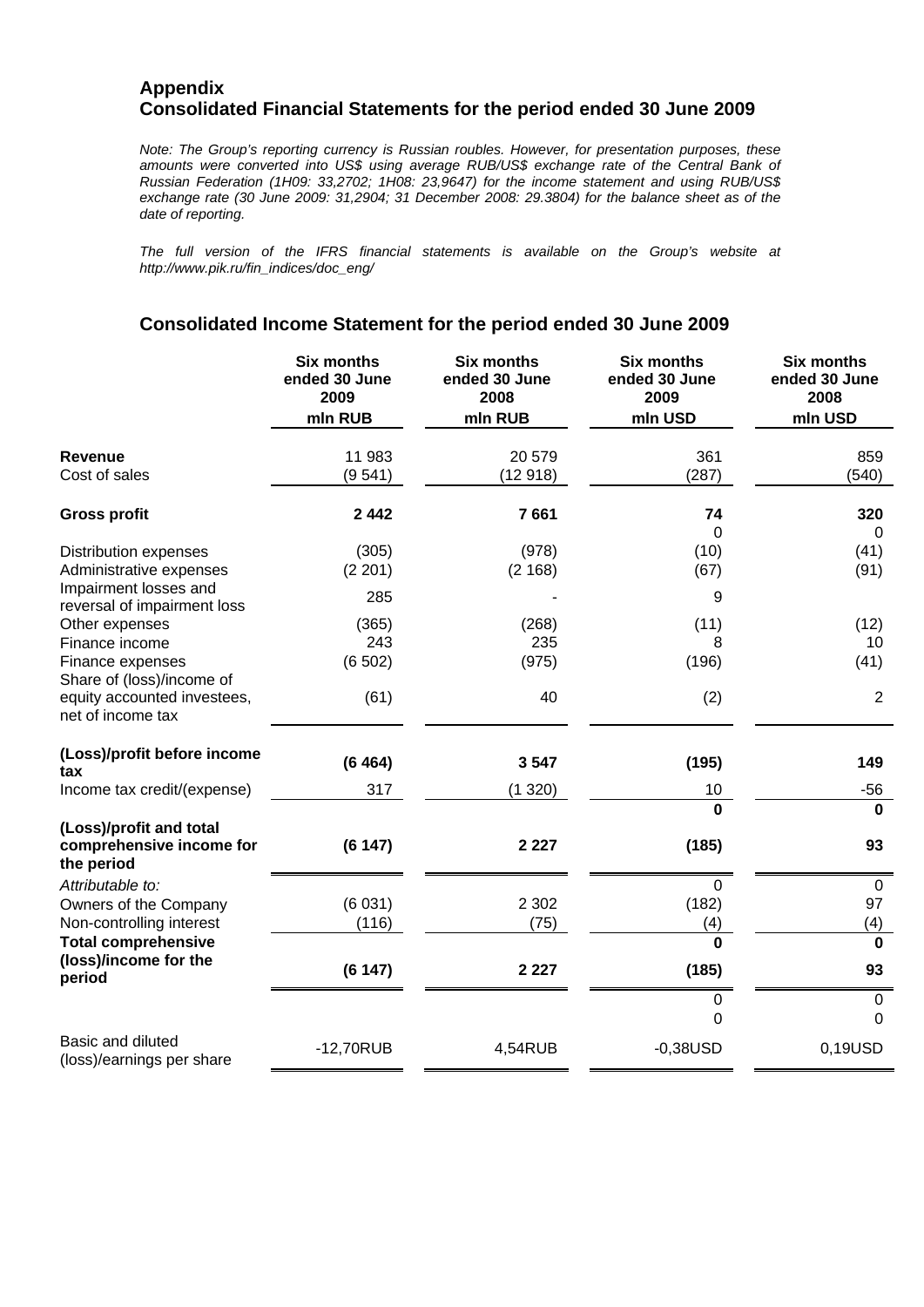## **Consolidated Balance Sheet as at 30 June 2009**

|                                                       | 30 June 2009 | 31 December<br>2008 | 30 June 2009   | 31 December<br>2008 |
|-------------------------------------------------------|--------------|---------------------|----------------|---------------------|
|                                                       | mln RUR      | mln RUR             | mln USD        | mln USD             |
| <b>ASSETS</b>                                         |              |                     |                |                     |
| <b>Non-current assets</b>                             |              |                     |                |                     |
| Property, plant and<br>equipment                      | 11 4 28      | 12 840              | 366            | 438                 |
| Intangible assets                                     | 27 312       | 27 455              | 873            | 935                 |
| Investments in equity<br>accounted investees          | 3 4 4 5      | 3522                | 111            | 120                 |
| Other investments                                     | 1 0 6 6      | 169                 | 35             | 6                   |
| Deferred tax assets                                   | 77           | 71                  | 3              | 3                   |
| <b>Total non-current assets</b>                       | 43 3 28      | 44 057              | 1 3 8 5        | 1 500               |
| <b>Current assets</b>                                 |              |                     | 0<br>0         | $\mathbf 0$<br>0    |
| Inventories                                           | 73 288       | 76 251              | 2 3 4 3        | 2596                |
| Other investments                                     | 1 2 4 1      | 4 2 2 3             | 40             | 144                 |
| Income tax receivable                                 | 448          | 519                 | 15             | 18                  |
| Trade and other receivables                           | 13 650       | 14 124              | 437            | 481                 |
| Cash and cash equivalents                             | 370          | 3 1 5 3             | 12             | 108                 |
| Assets held for sale                                  | 3 3 7 0      |                     | 108            |                     |
| <b>Total current assets</b>                           | 92 367       | 98 270              | 2952           | 3 3 4 5             |
| <b>Total assets</b>                                   | 135 695      | 142 327             | 4 3 3 7        | 4845                |
|                                                       |              |                     | 0              | 0                   |
| <b>EQUITY AND LIABILITIES</b>                         |              |                     | 0              | 0                   |
| <b>Equity</b>                                         |              |                     | 0              | 0                   |
| Share capital                                         | 30 843       | 30 843              | 986            | 1 0 5 0             |
| Additional paid-in capital                            | 20 082       | 20 082              | 642            | 684                 |
| <b>Treasury shares</b>                                | (2428)       | (2428)              | (78)           | (83)                |
| Reserve resulting from                                |              |                     |                |                     |
| additional share issue                                | (28506)      | (28506)             | (912)          | (971)               |
| Retained earnings                                     | (7 343)      | (1011)              | (235)          | (35)                |
| Total equity attributable to<br>equity holders of the |              |                     |                |                     |
| Company<br>Non-controlling interest                   | 12 648       | 18 980              | 405            | 647                 |
| <b>Total equity</b>                                   | 815          | 978                 | 27             | 34                  |
|                                                       | 13 4 63      | 19 958              | 431            | 680                 |
| <b>Non-current liabilities</b>                        |              |                     | 0              | 0                   |
| Loans and borrowings                                  |              |                     | 0              | 0                   |
| Trade and other payables                              | 61<br>865    | 8 3 9 3<br>1527     | 2              | 286                 |
| Provisions                                            |              | 46                  | 28             | 52<br>2             |
| Deferred tax liabilities                              | 5 6 6 1      | 6 1 3 5             | 181            | 209                 |
| <b>Total non-current liabilities</b>                  |              |                     |                |                     |
|                                                       | 6 5 8 7      | 16 101              | 211            | 549                 |
| <b>Current liabilities</b>                            |              |                     | 0<br>0         | $\mathbf 0$<br>0    |
| Loans and borrowings                                  | 44 797       | 31742               | 1 4 3 2        | 1 0 8 1             |
| Trade and other payables                              | 69 094       | 73 506              | 2 2 0 9        | 2 5 0 2             |
| Provisions                                            | 958          | 894                 | 31             | 31                  |
| Income tax payable                                    | 219          | 126                 | $\overline{7}$ | $\overline{5}$      |
|                                                       |              |                     |                |                     |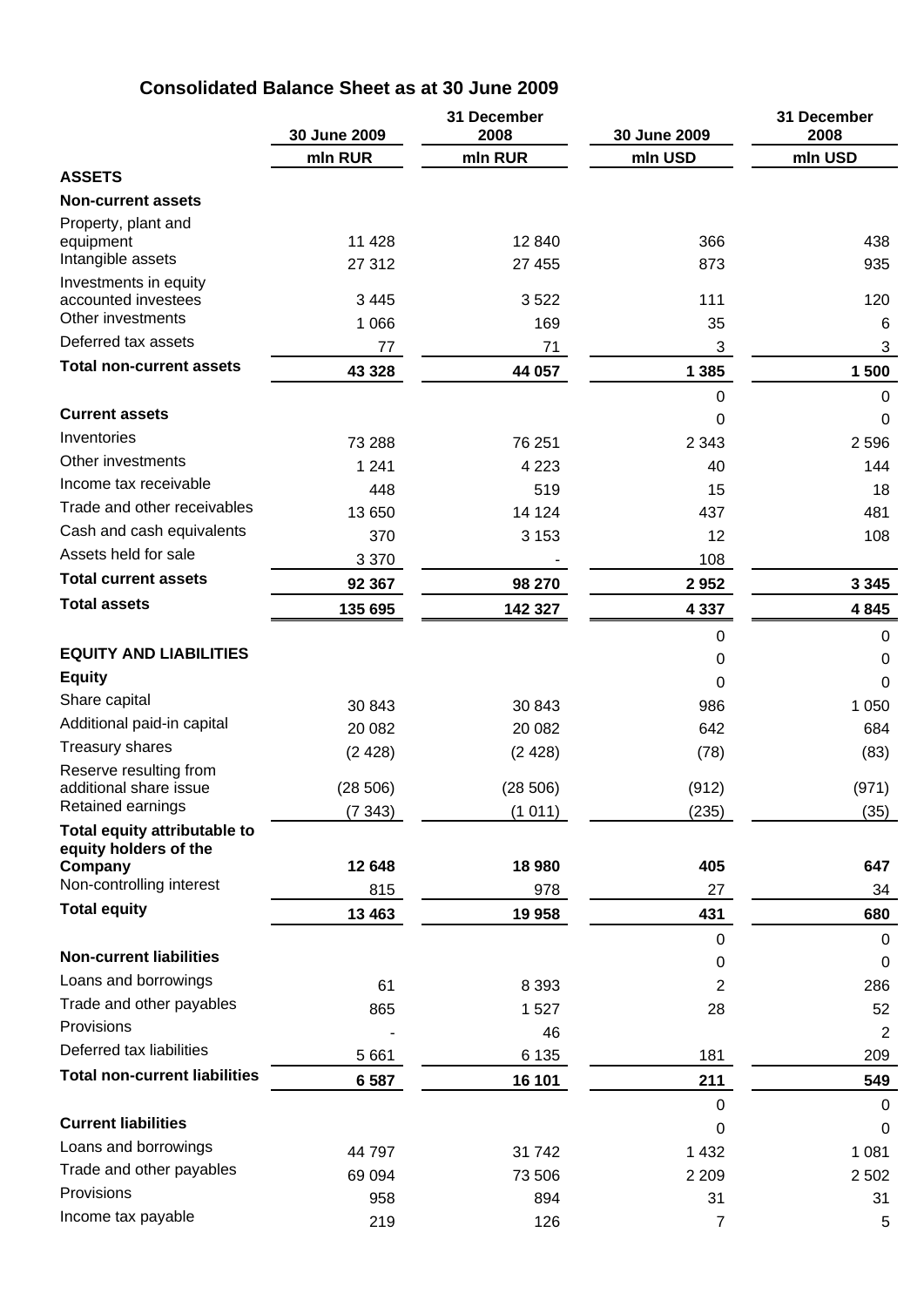| Liabilities related to assets       |         |         |         |       |
|-------------------------------------|---------|---------|---------|-------|
| held for sale                       | 577     | н.      | 19      |       |
| <b>Total current liabilities</b>    | 115 645 | 106 268 | 3696    | 3617  |
| <b>Total liabilities</b>            | 122 232 | 122 369 | 3907    | 4 165 |
| <b>Total equity and liabilities</b> | 135 695 | 142 327 | 4 3 3 7 | 4845  |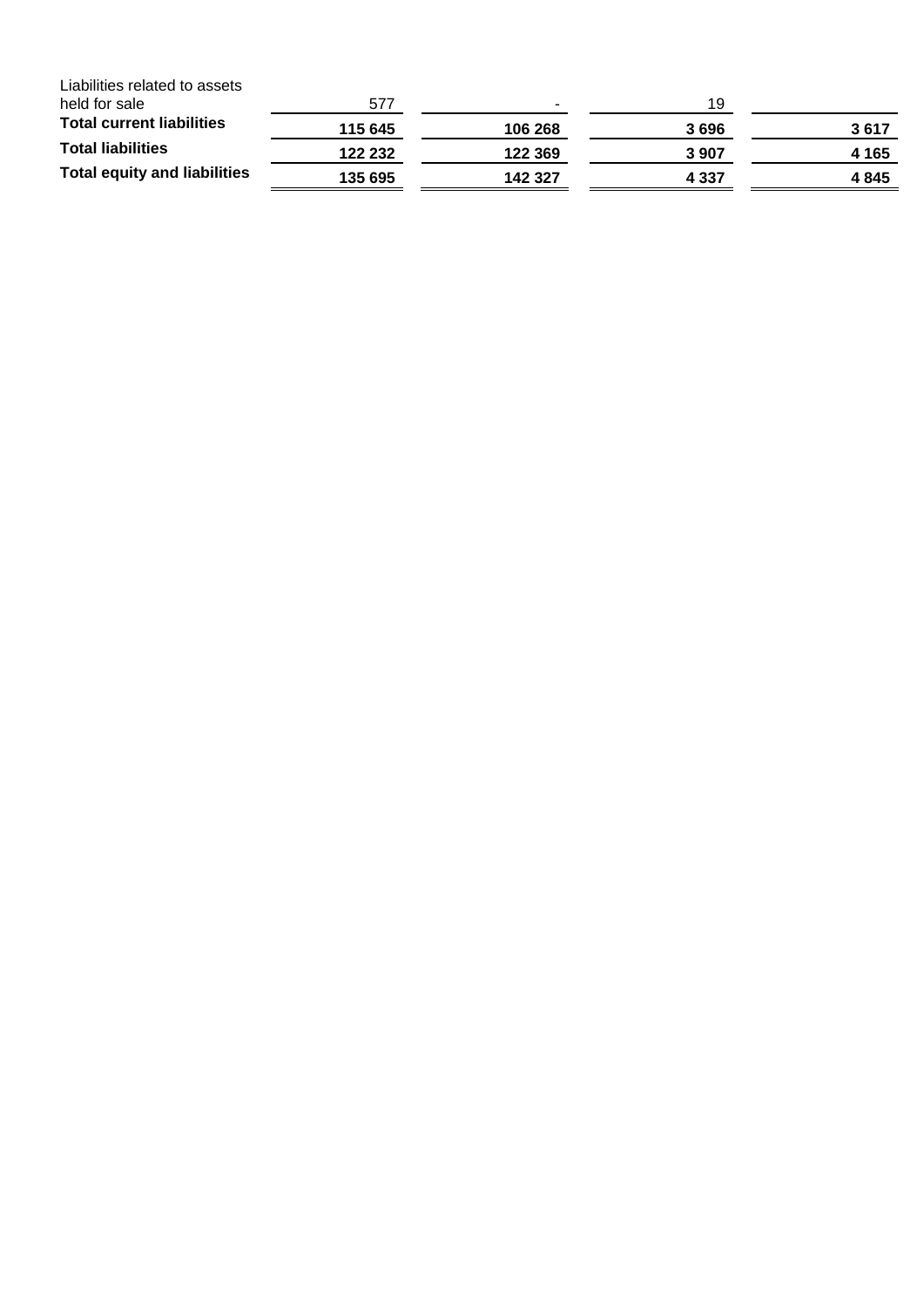# **Consolidated Cash Flow Statement for the period ended 30 June 2009**

|                                                           | <b>Six months</b><br>ended | <b>Six months</b><br>ended | <b>Six months</b><br>ended | <b>Six months</b><br>ended |
|-----------------------------------------------------------|----------------------------|----------------------------|----------------------------|----------------------------|
|                                                           | 30 June 2009<br>mln RUR    | 30 June 2008<br>mln RUR    | 30 June 2009<br>mln USD    | 30 June 2008<br>mln USD    |
| <b>OPERATING ACTIVITIES</b>                               |                            |                            |                            |                            |
| <b>Profit for the period</b>                              | (6147)                     | 2 2 2 7                    | (185)                      | 93                         |
| Adjustments for:<br>Depreciation and                      |                            |                            |                            |                            |
| amortisation                                              | 517                        | 549                        | 16                         | 23                         |
| Foreign exchange loss, net                                | 1 3 0 1                    | 36                         | 40                         | 2                          |
| Loss on disposal of property,                             |                            |                            |                            |                            |
| plant and equipment                                       | (16)                       | 56                         | (1)                        | 3                          |
| Impairment loss on non-                                   |                            |                            |                            |                            |
| current assets<br>Share of loss/(income) of               | (292)                      |                            | (9)                        |                            |
| equity accounted investees                                | 61                         | (40)                       | 2                          | (2)                        |
| Impairment of financial                                   |                            |                            |                            |                            |
| assets                                                    | 323                        |                            | 10                         |                            |
| Interest expense, including                               |                            |                            |                            |                            |
| penalties payable                                         | 4 3 7 8                    | 901                        | 132                        | 38                         |
| Interest income                                           | (243)                      | (235)                      | (8)                        | (10)                       |
| Income tax expense (credit)/<br>expense                   | (317)                      | 1 3 2 0                    | (10)                       | 56                         |
| Assets held for sale                                      | (16)                       |                            | (1)                        |                            |
|                                                           |                            |                            |                            |                            |
| <b>Operating profit before</b>                            |                            |                            |                            |                            |
| changes in working capital                                |                            |                            |                            |                            |
| and provisions                                            | (451)                      | 4814                       | (14)                       | 201                        |
| Decrease/(Increase) in                                    |                            |                            |                            |                            |
| inventories                                               | 2 2 9 3                    | (13 288)                   | 69                         | (555)                      |
| Decrease/(Increase) in trade<br>and other receivables     | 399                        | (1703)                     | 12                         | (72)                       |
| (Decrease)/Increase in trade                              |                            |                            |                            |                            |
| and other payables                                        | (2 287)                    | 14 009                     | (69)                       | 585                        |
| Decreased/(increase) in                                   |                            |                            |                            |                            |
| provisions                                                | 106                        | (10)                       | 4                          | (1)                        |
| <b>Cash flows from/(utilised</b><br>in) operations before |                            |                            |                            |                            |
| income taxes and interest                                 |                            |                            |                            |                            |
| paid                                                      | 60                         | 3822                       | $\mathbf 2$                | 160                        |
| Income taxes paid                                         | (40)                       | (561)                      | (2)                        | (24)                       |
| Interest paid                                             | (1447)                     | (1374)                     | (44)                       | (58)                       |
|                                                           |                            |                            | 0                          | $\mathbf 0$                |
| <b>Cash flows from/(utilised</b>                          |                            |                            |                            |                            |
| in) operating activities                                  | (1427)                     | 1887                       | (43)                       | 79                         |
| <b>INVESTING ACTIVITIES</b>                               |                            |                            |                            | $\mathbf 0$                |
| Proceeds from disposal of                                 |                            |                            | 0                          |                            |
| property, plant and                                       |                            |                            |                            |                            |
| equipment                                                 | 19                         | 9                          | 1                          | 1                          |
| Interest received                                         | 231                        | 175                        | 7                          | 8                          |
| Acquisition of property, plant                            |                            |                            |                            |                            |
| and equipment                                             | (176)                      | (2355)                     | (6)                        | (99)                       |
| Acquisition of development                                |                            |                            |                            |                            |
| rights and other intangible<br>assets                     | (249)                      | (11631)                    | (8)                        | (486)                      |
| Acquisition of equity                                     | (2 208)                    | (9)                        | (67)                       | (1)                        |
|                                                           |                            |                            |                            |                            |